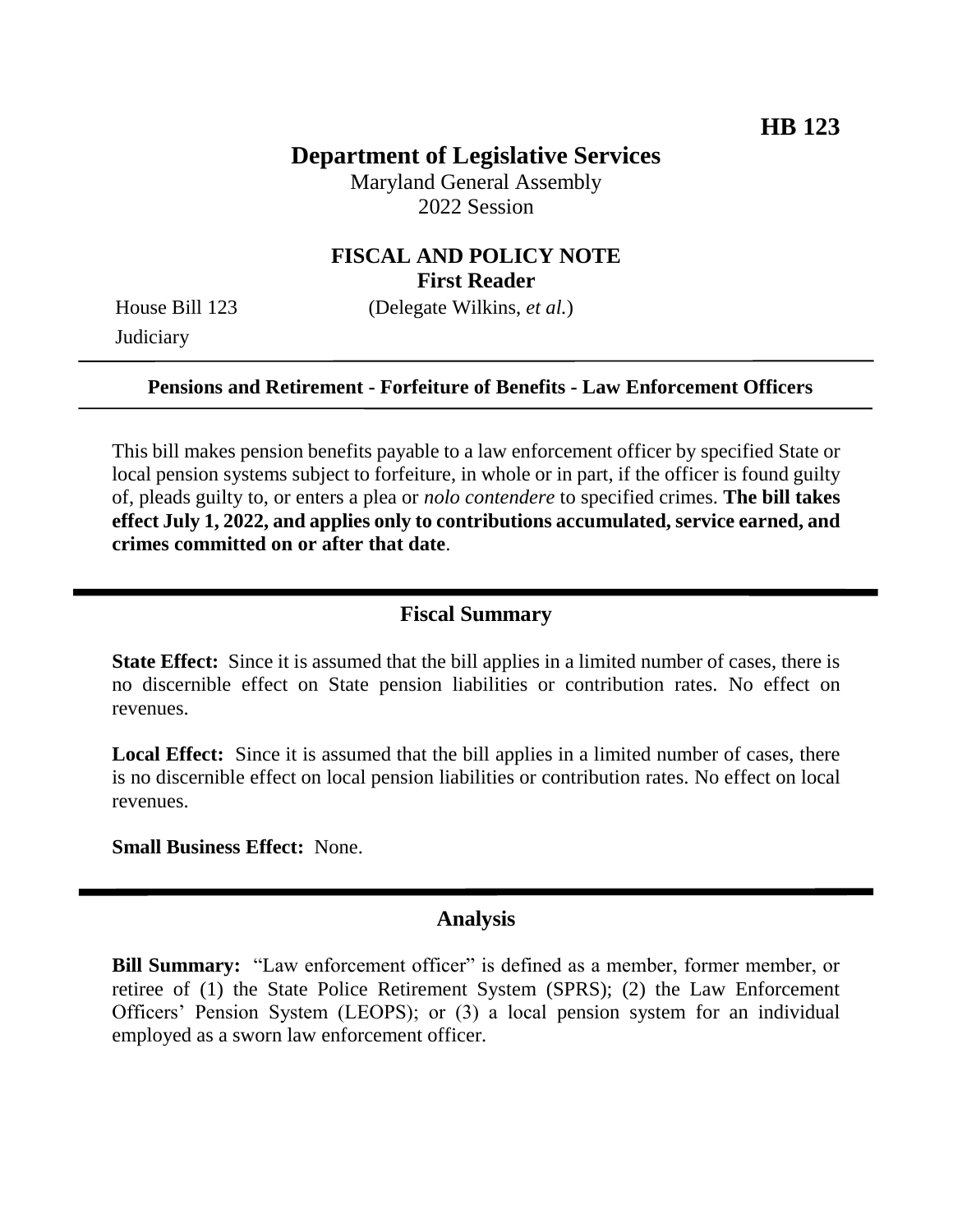A "qualifying crime" is any felony, perjury, or another misdemeanor relating to truthfulness and veracity committed in the course of performance of a law enforcement officer's duties.

## *Procedure and Conditions for Forfeiture of Benefits*

On conviction of a law enforcement officer, the Attorney General or the State's Attorney must file a complaint in circuit court to forfeit the officer's pension benefits in whole or in part. The court may enter an order requiring the forfeiture if the court finds by clear and convincing evidence that:

- the law enforcement officer was convicted of a qualifying crime;
- the law enforcement officer was a member of SPRS, LEOPS, or a local pension system; and
- the law enforcement officer committed the crime while the officer was an active member of SPRS, LEOPS, or a local pension system.

The court order must indicate the amount of benefits to be forfeited. When determining the amount to be forfeited, the court must consider (1) the severity of the crime; (2) the monetary loss suffered as a result of the crime; (3) the degree of public trust placed in the officer; and (4) any other factors that the court determines to be relevant. The court may order a law enforcement officer subject to forfeiture to request a return of the officer's accumulated contributions made on or after the bill's effective date, in whole or in part, to be used for restitution related to a qualifying crime.

**Current Law:** With the exception of the two provisions described below, pension benefits payable to members, former members, or retirees of the State Retirement and Pension System are not subject to forfeiture due to convictions for any crimes. Montgomery County has advised (for another bill) that its county code specifies that an officer's pension will not be granted when the officer is convicted of a crime; otherwise, the Department of Legislative Services is not aware of any local pension systems that allow for the forfeiture of benefits.

### *State Officials' Pension Forfeiture*

Pension benefits payable by the Employees' Pension System to any of the following six elected or appointed officials are subject to forfeiture if the official is found guilty of, pleads guilty to, or enters a plea of *nolo contendere* to a qualifying crime:

- the Governor;
- the Lieutenant Governor;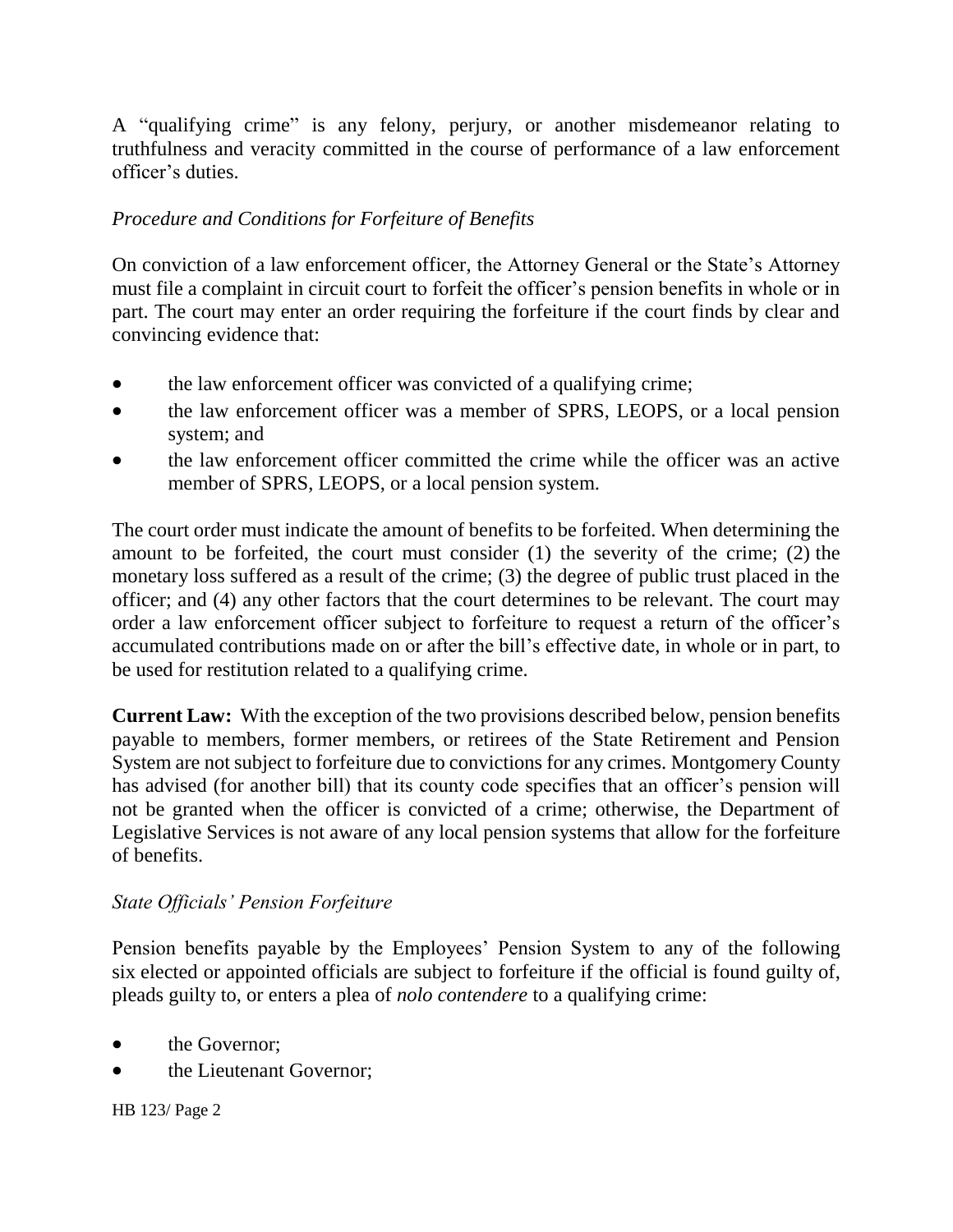- the Attorney General;
- the Comptroller;
- the Treasurer; or
- the Secretary of State.

Qualifying crimes are felonies that (1) are committed in the course of the official's duties; (2) are committed through the use of the official's authority derived from the position of employment; and (3) result in, or are attempted to result in, gain, profit, or advantage for the official. The court may order that some or all of the forfeited or reduced benefits be paid to a spouse or other dependent under a domestic relations order.

Benefits for these public officials may not be forfeited or reduced if the Internal Revenue Service (IRS) determines that forfeiture or reduction will negatively affect or invalidate the tax qualified status of any State retirement or pension system.

## *General Assembly Pension Forfeiture*

Provisions for the forfeiture of pension benefits by active and retired members of the General Assembly were enacted by Joint Resolution 4 of 2010, which amended the Resolution of the 2010 General Assembly Compensation Commission (GACC). The Resolution of the 2014 GACC and of the 2018 GACC, which were both enacted with no action by the General Assembly, maintained the forfeiture provisions. Under the terms established by all three documents, benefits payable by the Legislative Pension Plan may not be paid if a member or retiree is convicted of or pleads *nolo contendere* to any crime committed while in office that is either (1) a felony or (2) a misdemeanor related to the member's public duties and responsibilities and involved moral turpitude for which the penalty may be incarceration. There are provisions for the restoration of benefits if the conviction is overturned or reversed.

**Additional Comments:** The State Retirement Agency advises that the bill may jeopardize the State Retirement and Pension System's federal tax-qualified status. As noted above, benefits for the six elected or appointed officials may not be forfeited if the IRS determines that forfeiture or reduction will negatively affect or invalidate the system's tax-qualified status. This bill does not include any such provision.

# **Additional Information**

**Prior Introductions:** None.

**Designated Cross File:** SB 141 (Senator Carter) - Budget and Taxation.

HB 123/ Page 3